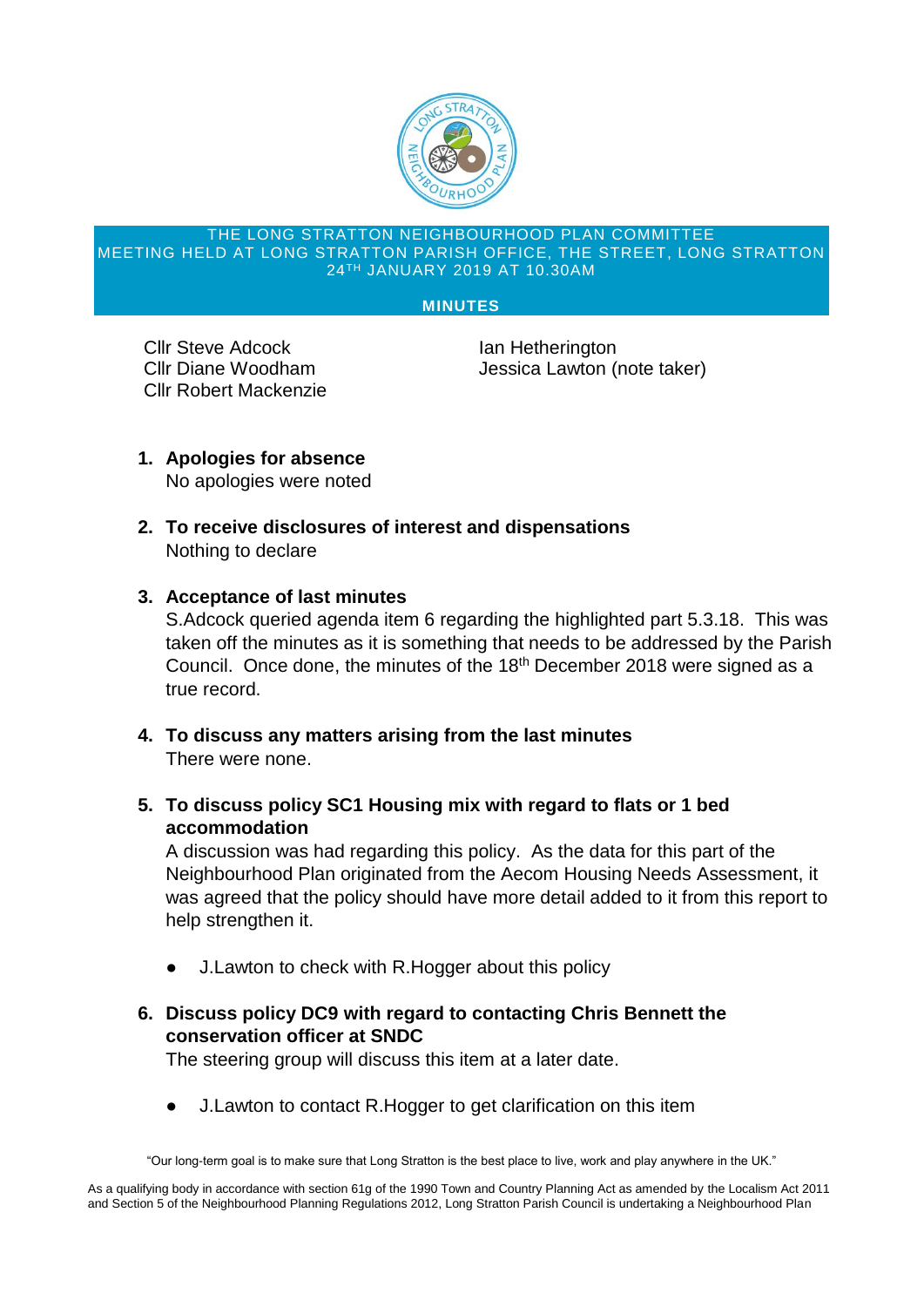# **7. To discuss the design code**

R.Hogger wanted some feedback from the meeting had about the design code. As this was a parish council led meeting it was agreed that the feedback should come from B.Buck (clerk).

J.Lawton to contact B.Buck regarding the feedback

# **8. To discuss policy E10 – New employment uses at Tharston**

A discussion was had regarding this policy and the possible need for it to also refer to Chequers Road and Swan Lane corner. The committee agreed that both ends of Chequers Road need addressing as it is a very dangerous road. Along with that area of Long Stratton, Flowerpot Lane needs attention also because of the amount of industrial traffic that uses it. Perhaps speed restrictions or safety crossings. The committee agreed that these issues will be brought up with Highways at the next All Group meeting in February.

**9. To discuss policy R14 – Delivering additional open space provision and improved facilities in Long Stratton**

The committee discussed the prospect of having a Trim Trail in Long Stratton. This came from the NHS PPG (Patients Participation Group). This item is to be discussed further at the next meeting.

S. Adcock to check and report back to the group about the wish to protect certain open spaces

#### **10.To discuss policy R15 – Delivering additional community facilities**

A discussion was had regarding additional community facilities. It was agreed that the steering group would like to engage further with the community on this subject. A public consultation will take place where this topic will be discussed as well as others (date to be arranged).

J.Lawton to put 'Public Consultation' on the next agenda

# **11.To discuss policy R16 – Swimming pool**

The committee discussed this policy and decided that as there has been such a lot of comments in previous consultations/questionnaires that the Parish Council should arrange for a feasibility/viability study to be done. Then once complete this subject should again be taken to the community for further comment.

J. Lawton to contact B. Buck asking for this to be put to the Parish Council at their next meeting

<sup>&</sup>quot;Our long-term goal is to make sure that Long Stratton is the best place to live, work and play anywhere in the UK."